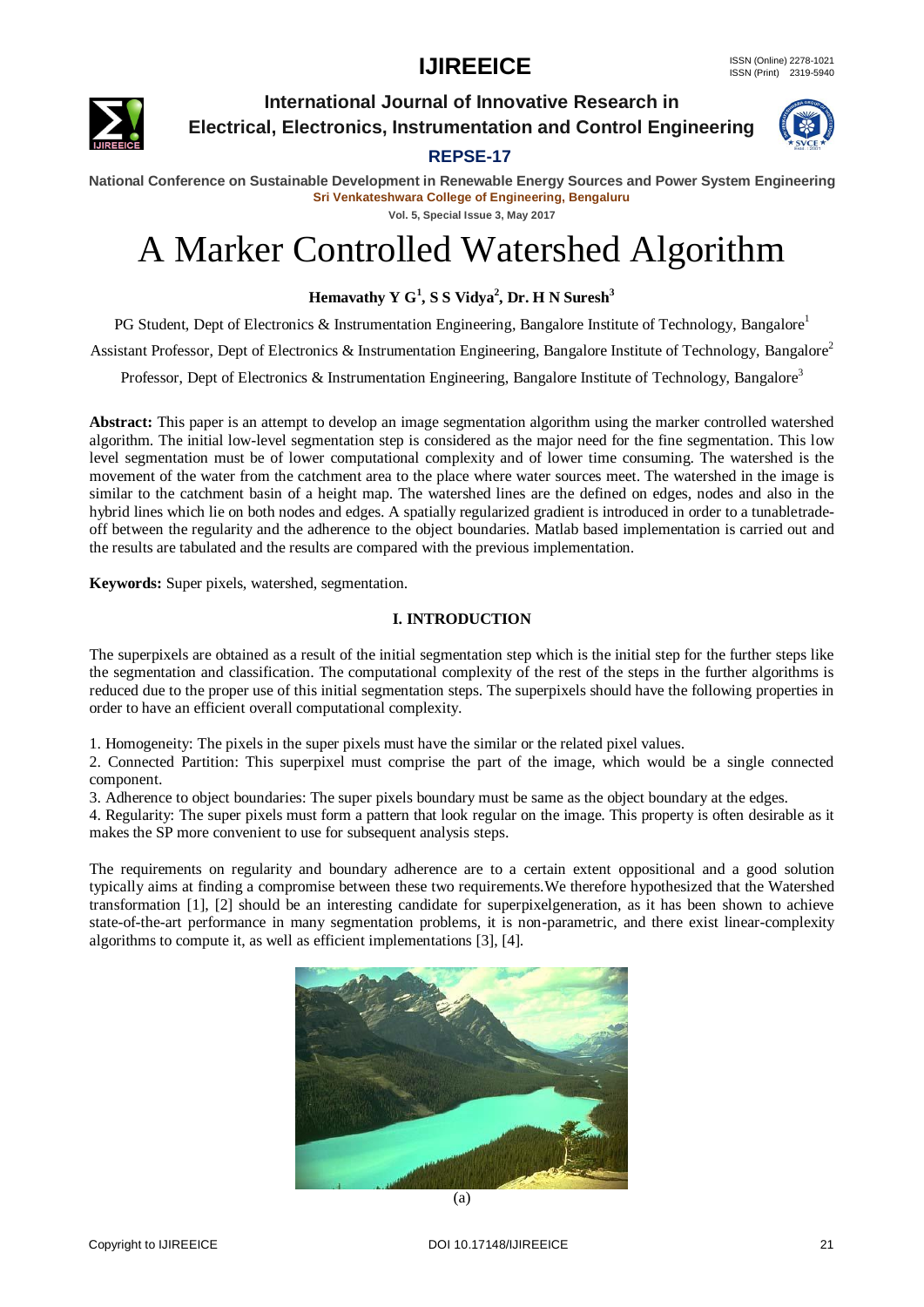

### **International Journal of Innovative Research in Electrical, Electronics, Instrumentation and Control Engineering**



#### **REPSE-17**

**National Conference on Sustainable Development in Renewable Energy Sources and Power System Engineering Sri Venkateshwara College of Engineering, Bengaluru**

**Vol. 5, Special Issue 3, May 2017**



Figure 1 Superpixels illustration. The original image comes from the Berkeleysegmentation database. (a) Original image. (b) Waterpixels.

The only often cited drawback, oversegmentation, does not seem to be problematic for superpixel generation, as long as we can control the degree of oversegmentation (number of superpixels), and the regularity of the resulting partition. Given these considerations, we propose a strategy for applying the watershed transform to superpixel generation, where we use a spatially regularized gradient to achieve a tunable trade-off between superpixel regularity and adherence to object boundaries. We quantitatively evaluate our method on the Berkeley segmentation database and show that we outperform the best linear-time state-of-the art method: Simple Linear Iterative Clustering (SLIC) [5]. We call the resulting superpixels "waterpixels."

#### **II. RELATED WORK**

In addition to these requirements on superpixel quality, computational efficiency is an absolutely essential aspect, as the partition into superpixels is typically only the first step of an often complex and potentially time consuming workflow. Methods of linear complexity are consequently of particular interest.

We therefore hypothesized that the Watershed transforma- tion [1], [2] should be an interesting candidate for superpixel generation, as it has been shown to achieve state-of-the-art performance in many segmentation problems, it is nonparametric, and there exist linear-complexity algorithms to compute it, as well as efficient implementations [3], [4]. The only often cited drawback, oversegmentation, does not seem to be problematic for superpixel generation, as long as we can control the degree of oversegmentation (number of superpixels), and the regularity of the resulting partition.

Given these considerations, we propose a strategy for applying the watershed transform to superpixel generation, where we use a spatially regularized gradient to achieve a tunable trade-off between superpixel regularity and adherence to object boundaries. We quantitatively evaluate our method on the Berkeley segmentation database and show that we outperform the best linear-time state-of-the art method: Simple Linear Iterative Clustering (SLIC) [5]. We call the resulting superpixels "waterpixels." Low-level segmentations have been used for a long time as first step towards segmentation [7], [8]. The term superpixel was coined much later [9], albeit in a more constrained frame- work. This approach has raised increasing interest since then. Various methods exist to compute SPs, most of them based on graphs [10], geometrical flows [11] or k-means [5]. We will focus on linear complexity methods generating regular SPs. Even though methods inspired by general clustering meth- ods (type 2) seem appealing at first sight, in particular when they globally optimize a cost function, this class of methods does not guarantee connectivity of the superpixels for arbi- trary choices of the pixel-seed distance (see [5], [12]). For instance, the distance metric proposed in [5] (a combination of Euclidean and grey level distance), leads to non-connected superpixels, which is undesirable. To solve this issue, a post- processing step is necessary, consisting either in relabeling the image so that every connected component has its own label (see [12]), leading to a more irregular distribution of SP sizes and shapes, or in reassigning isolated regions to the closest and large enough Superpixel, as in [5], leading to non-optimality of the solution and an unpredictable number of superpixels. In addition, such postprocessing increases the computational cost and can turn out to be the most time-consuming step when the image contains numerous small objects/details compared to the size of the Superpixel. It is generally accepted that a good superpixel-generation method should provide to the user total control over the num- ber of resulting Superpixels. While this property is achieved by [11]–[14], some only reach approximatively this num- ber because of post-processing (either by splitting too big superpixels, or removing small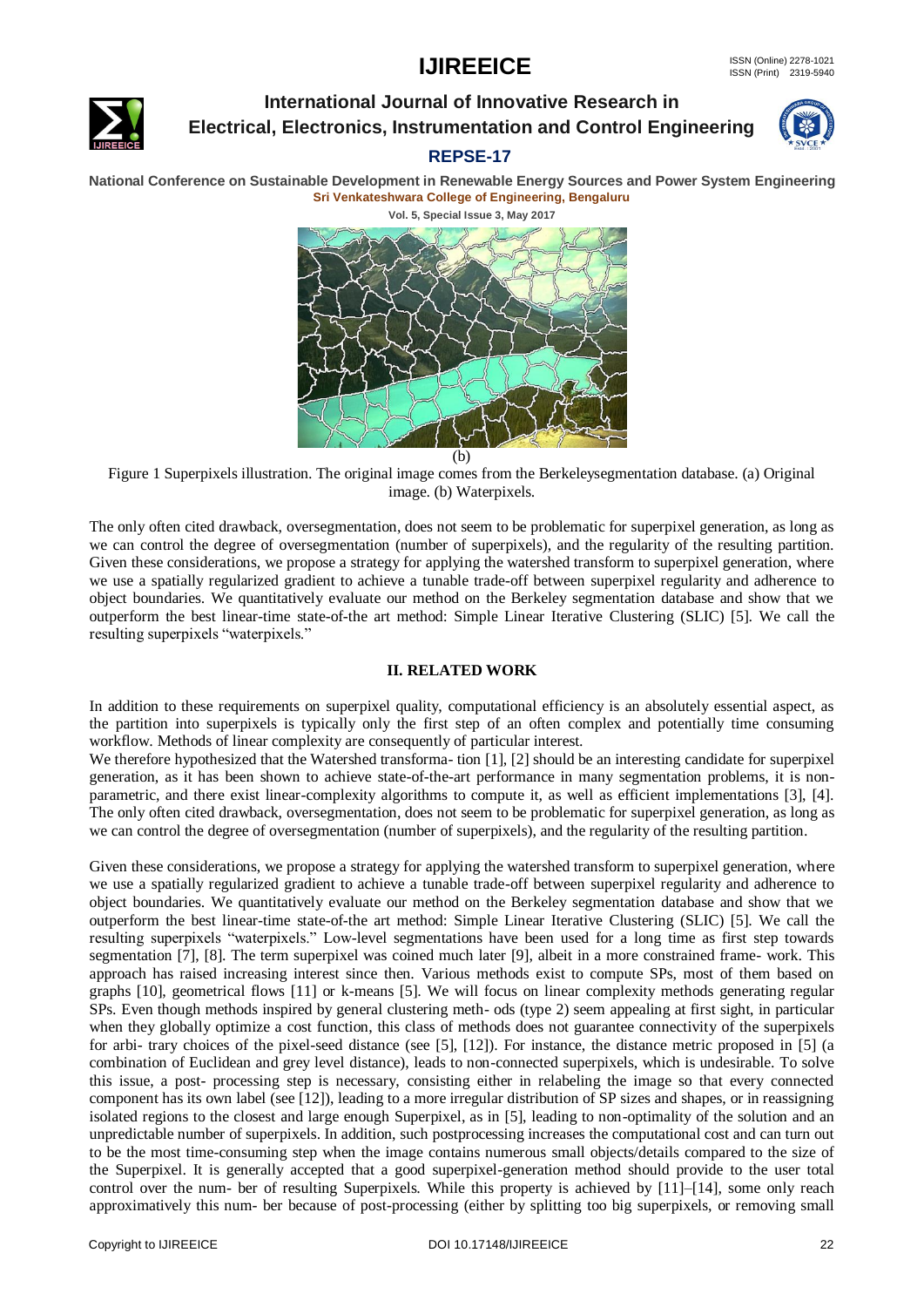

## **International Journal of Innovative Research in Electrical, Electronics, Instrumentation and Control Engineering**



#### **REPSE-17**

#### **National Conference on Sustainable Development in Renewable Energy Sources and Power System Engineering Sri Venkateshwara College of Engineering, Bengaluru**

**Vol. 5, Special Issue 3, May 2017**

isolated superpixels as in [5]). Another parameter is the control on superpixels regularity in the trade-off between regularity and adherence to contours. As far as performance is concerned, one of the main criteria is undoubtedly the complexity that the method requires. Indeed, for Superpixels to be used as primitives for further analysis such as classification, their computation should neither take too long nor too much memory. This is the reason why we focus on linear complexity methods. Among them, SLIC appears to offer the best performance with regards to the trade-off between adherence to boundaries and regularity [5]. Moreover, since its recent inception, this method has become very popular in the computer vision community.

#### **Problem Statement:**

The requirements on regularity and boundary adherence are to a certain extent oppositional, and a good solution typically aims at finding a compromise between these two requirements.

In addition to these requirements on superpixel quality, computational efficiency is an absolutely essential aspect, as the partition into superpixels is typically only the first step of an often complex and potentially time consuming workflow. Methods of linear complexity are consequently of particular interest.

#### **III. WATERSHED BASED IMAGE SEGMENTATION**

Watershed transformation also called, as watershed method is a powerful mathematical morphological tool for the image segmentation. It is more popular in the fields like biomedical and medical image processing, and computer vision [4]. In geography,watershed means the ridge that divides areas drained by different river systems. If image is viewed as geological landscape, the watershed lines determineboundaries which separate image regions. The watershed transform computes catchment basins and ridgelines (also known as watershed lines), where catchment basins corresponding to image regions and ridgelines relating to region boundaries [5]. Segmentation by watershed embodies many of the concepts of the three techniques such as threshold based, edge based and region based segmentation. Watershed algorithms based on watershed transformation have mainly two classes. The firstclass contains the flooding based watershed algorithms and it is a traditional approach whereas the second class contains rain falling based watershed algorithms. Many algorithms have been proposed in both classes but connected components basedwatershed algorithm [2] shows very good performance compared to all others. It comes under the rain falling based watershed algorithm approach. It gives very good segmentation results, and meets the criteria of less computational complexity for hardware implementation. Generation of superpixels is shown in the figure below.



Figure 2: Generation of SP

As most watershed-based segmentation methods, waterpixels are based on two steps: the definition of markers, from which the flooding starts, and the definition of a gradient (the image to be flooded). We propose to design these steps in such a way that regularity is encouraged.

A waterpixel-generation method is characterized by the following steps:

- 1) Computation of the gradient of the image;
- 2) Definition of regular cells on the image, centered on the vertices of a regular grid;
- 3) Selection of one marker per cell;
- 4) Spatial regularization of the gradient with the help of a distance function;
- 5) Application of the watershed transformation on the regularized gradient defined in step 4 from the markers defined in step 2.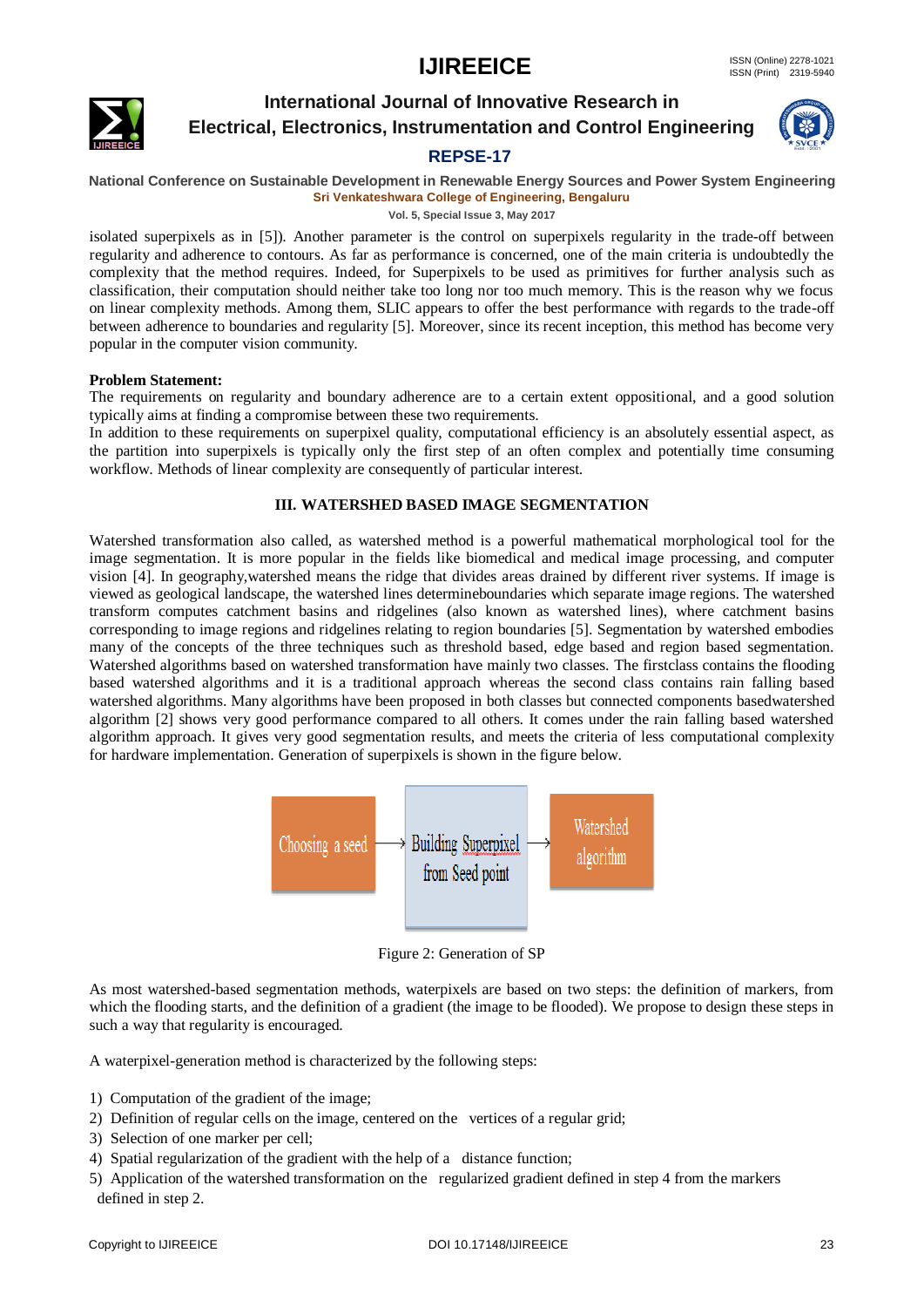

### **International Journal of Innovative Research in Electrical, Electronics, Instrumentation and Control Engineering**



### **REPSE-17**

**National Conference on Sustainable Development in Renewable Energy Sources and Power System Engineering Sri Venkateshwara College of Engineering, Bengaluru**

**Vol. 5, Special Issue 3, May 2017**

#### **A. Choosing the Seeds**

In the first step, a set of seeds is chosen, which are typically spaced regularly over the image plane and which can be either regions or single pixels:

•Type A seeds are independent of the image content. These are typically the cells or the centers of a regular grid.

•Type B seeds depend on the content of the image (compromise between a regular cover of the image plane and an adaption to the contour).

•Type C seeds are initially image independent, then they are iteratively refined to take into account the image contents. If the seed does not depend on the image, an iterative refinement is usually preferable, and therefore more time is spent on the computation of the SP. Type B methods may spend more time on finding appropriate seeds, but can therefore afford not to iterate the SP generation.

#### **B. Building SuperpixelsFrom Seeds**

In the second step, the partition into superpixels is built from the seeds. Among the methods with linear complexity, there are two main strategies for this: Shortest Path Methods (Type 1) [11], [13]: these methods are based on region growing: they start from a set of seeds (points or regions) and successively extend them by incorporating pixels in their neighborhood according to a usually image dependent cost function until every pixel of the image plane has been assigned to exactly one superpixel. This process may or may not be iterated. Shortest Distance Methods (Type 2) [5], [12]:these are iterative procedures inspired by the field of unsupervised learning, where at each iteration step, seeds (such as centroids) are calculated from the previous partition and pixels are then re-assigned to the closest seed (like for example the k-means approach). Even though methods inspired by general clustering methods (type 2) seem appealing at first sight, in particular when they globally optimize a cost function, this class of methods does not guarantee connectivity of the superpixels for arbitrary choices of the pixel-seed distance (see [5], [12]). For instance, the distance metric proposed in [5] (a combination of Euclidean and grey level distance), leads to non-connected superpixels, which is undesirable. To solve this issue, a postprocessing step is necessary, consisting either in relabeling the image so that every connected component has its own label (see [12]), leading to a more irregular distribution of SP sizes and shapes, or in reassigning isolated regions to the closest and large enough Superpixel, as in [5], leading to non-optimality of the solution and an unpredictable number of superpixels.

In addition, such postprocessing increases the computational cost and can turn out to be the most time-consuming step when the image contains numerous small objects/details compared to the size of the Superpixel. On the contrary, methods based on region growing (type 1) inherently implement a "path-type" distance, where the distance between two pixels does not only depend on value and position of the pixels themselves, but on values and positions along the path connecting them. Type 1 methods imply connected superpixel regions, for which the number of superpixels is exactly the number of seeds.

#### **C. Other Properties**

It is generally accepted that a good superpixel-generation method should provide to the user total control over the number of resulting Superpixels. While this property is achieved by [11]–[14], some only reach approximatively this number because of post-processing (either by splitting too big superpixels, or removing small isolated superpixels as in [5]). Another parameter is the control on superpixels regularity in the trade-off between regularity and adherence to contours. Only [5] and [12] enable the user to weight the importance

#### **IV. WATERPIXELS**

Author As most watershed-based segmentation methods, waterpixels are based on two steps: the definition of markers, from which the flooding starts, and the definition of a gradient (the image to be flooded). We propose to design these steps in such a way that regularity is encouraged. The formation of waterpixels is shown in the figure 3. A waterpixelgeneration method is characterized by the following steps:

1) Computation of the gradient of the image;

2) Definition of regular cells on the image, centered on the vertices of a regular grid;

3) Selection of one marker per cell;

4) Spatial regularization of the gradient with the help of a distance function;

5) Application of the watershed transformation on the regularized gradient defined in step 4 from the markers defined in step 2.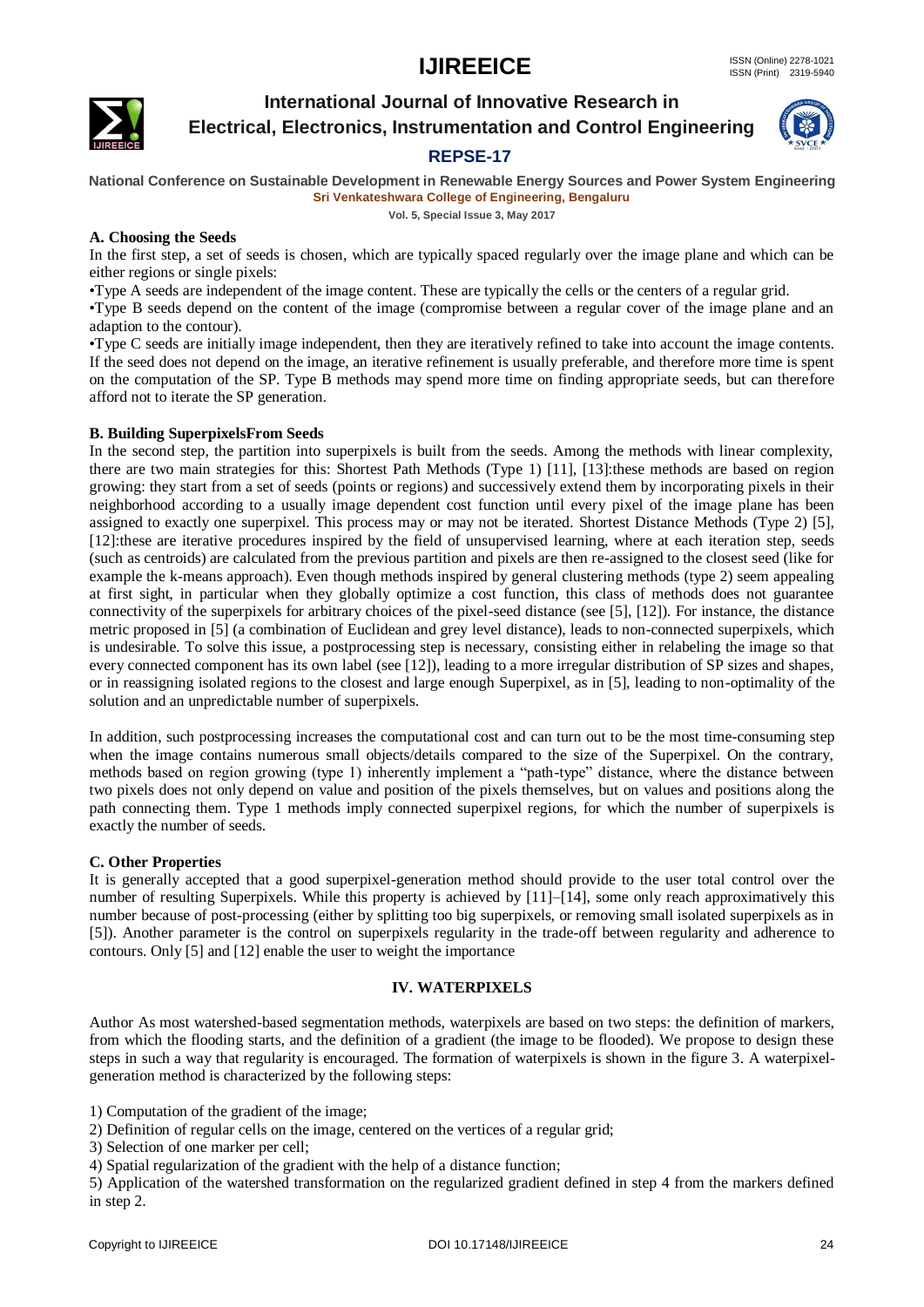

### **International Journal of Innovative Research in Electrical, Electronics, Instrumentation and Control Engineering**



#### **REPSE-17**

**National Conference on Sustainable Development in Renewable Energy Sources and Power System Engineering Sri Venkateshwara College of Engineering, Bengaluru**

**Vol. 5, Special Issue 3, May 2017**

These steps are illustrated in figure 3 and developed in the next paragraphs.



Figure 3: Formation of waterpixels

#### **A. Gradient and Cells Definition**

Let f : D  $\rightarrow$  V be an image, where D is a rectangular subset of Z2, and V a set of values, typically {0, . . . , 255} when f is a grey level image, or  $\{0, \ldots, 255\}$  for color images.

The first step consists in computing the gradient image g of the image f . The choice of the gradient operator dependson the image type, e.g. for grey level images we mightchoose a morphological gradient. This gradient will be usedto choose the seeds (section III-B) and to build the regularizedgradient (III-C).For the definition of cells, we first choose a set of N points{oi}1≤i≤N in D, called cell centers, so that they are placed onthe vertices of a regular grid (a square or hexagonal one forexample). Given a distance d on D, we denote by σ the gridstep, i.e. the distance between closest grid points.A Voronoitesselation allows to associate to each oiaVoronoicell . For each such cell, a homothety centered on oiwith factor ρ ( $0 \le \rho \le 1$ ) leads to the computation of thefinal cell Ci. This last step allows for the creation of a marginbetween neighbouring cells, in order to avoid the selection ofmarkers too close from each other.

#### **B. Selection of the Markers**

As each cell is meant to correspond to the generation of a unique waterpixel, our method, through the choice of one marker per cell, offers total control over the number of SP, with a strong impact on their size and shape if desired. First, we compute the minima of the gradient g. Each minimum is a connected component, composed of one or more pixels. These minima are truncated along the grid, i.e. pixels which fall on the margins between cells are removed. Second, every cell of the grid serves to define a region of interest in the gradient image. The content of g in this very region is then analyzed to select a unique marker, as explained in the next paragraph.

For each cell, the corresponding marker is chosen among the minima of g which are present in this very cell. If several minima are present, then the one with the highest surface extinction value [19] is used. We have found surface extinction values to give the best performances compared with volume and dynamic extinction values (data not shown). It may happen that there is no minimum in a cell. This is an uncommon situation in natural images.

In such cases, we must add a marker for the cell which is not a minimum of g, in order to keep regularity. One solution could be to simply choose the center of the cell; however, if this point falls on a local maximum of the gradient g, the resulting SP may coincide with the maximum region and therefore be small in size (leading to a larger variability in size of the SP). We propose instead to take, as marker, the flat zone with minimum value of the gradient inside this very cell. In both cases (i.e. either there exists at least one minimum in the cell or there is not), the selected marker has to be composed of a unique connected component to ensure regularity and connectivity of the resulting superpixel. However, it might not be the case, respectively if more than one minimumhave the same highest extinction value, or if more than one flat zone present the same lowest gradient value in the cell. Therefore, an additional step enables to keep only one of the connected components if there is more than one potential "best" candidate.

The set of resulting markers is denoted {Mi}1≥i≥N,Mi⊂D. The result of the marker selection procedure is illustrated in Figure 4 c.

#### **C. Spatial Regularization of the Gradient and Watershed**

The selection of markers has enforced the pertinence of future superpixel-boundaries but also the regularity of their pattern (by imposing only one marker per cell). In this paragraph, we design a spatially regularized gradient in order to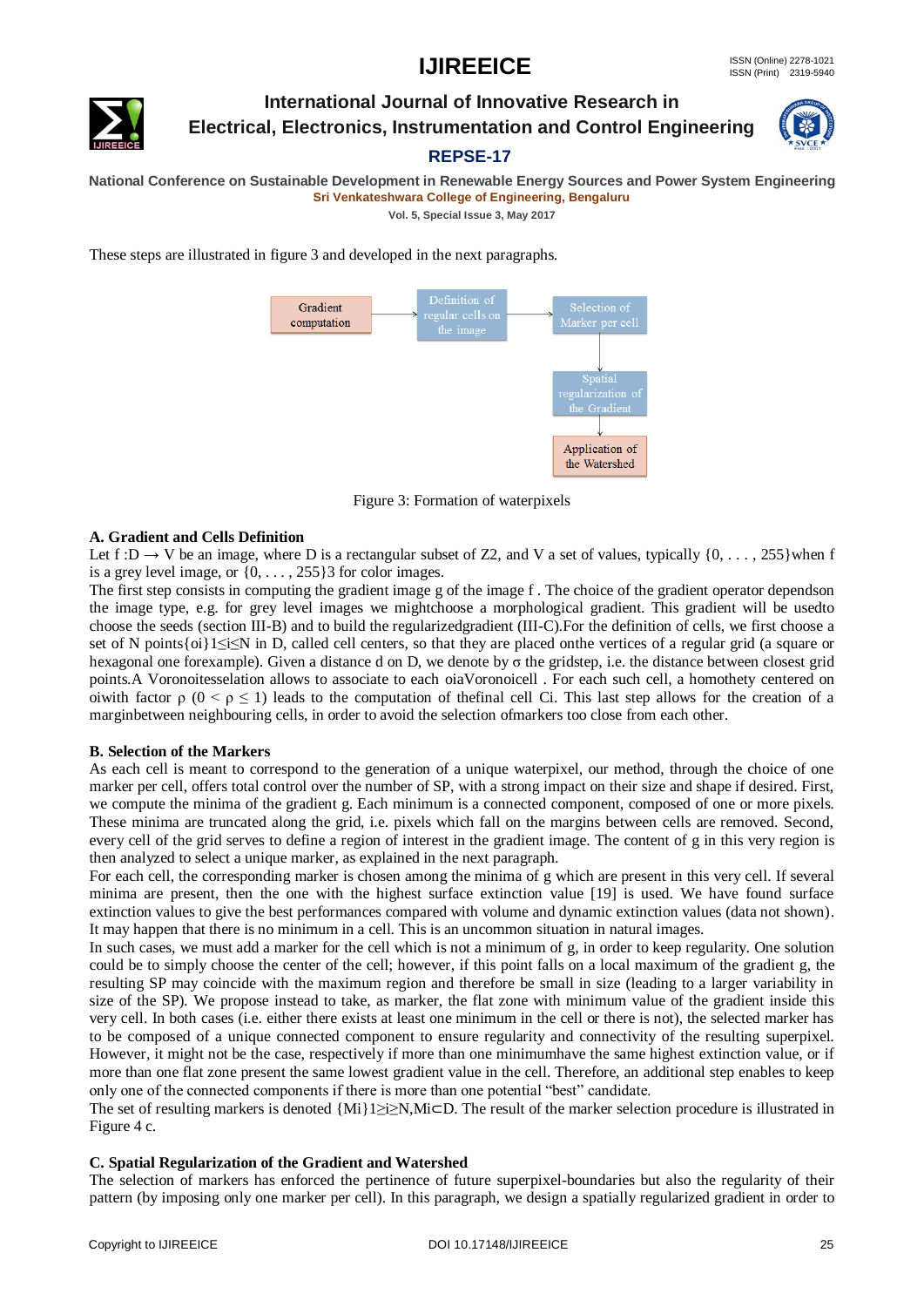

## **International Journal of Innovative Research in Electrical, Electronics, Instrumentation and Control Engineering**



# **REPSE-17**

**National Conference on Sustainable Development in Renewable Energy Sources and Power System Engineering Sri Venkateshwara College of Engineering, Bengaluru**

**Vol. 5, Special Issue 3, May 2017**

further compromise between boundary adherence and regularity. Let  $Q = \{qi | 1 \le i \le N \}$  be a set of N connected components of the image f. For all p ∈D, we can define a distance function dQwith respect to Q as follows:  $\forall p \in D$ ,  $dQ(p) = 2\sigma$  mini∈[1,N]  $d(p, qi)$  (1) where  $\sigma$  is the grid step defined in the previous section.



Figure 4: Illustration of waterpixels generation: (a): original image; (b) corresponding Lab gradient; (c): selected markers within the regular grid of hexagonal cells (step  $\sigma = 40$  pixels); (d): distance function to markers; (g): distance function to cell centers; (e) and (h): spatially regularized gradient respectively with distance functions to selected markers (d) and to cell centers (g); (f) and (i): Resulting waterpixels obtained by respectively applying the watershed transformation to (e) and (h), with markers (c).

The normalization by  $\sigma$  is introduced to make the regularization independent from the chosen SP size. We have studied two possible choices of the qi. The first one is to choose them equal to the markers:  $qi = Mi$ . Resulting waterpixels are called m-waterpixels. The second one consists in setting them at the cell centers:  $qi = oi$ , which leads to c-waterpixels. We have found that the first gives the best adherence to object boundaries, while the second produces more regular superpixels. The spatially regularized gradient gregis defined as follows:  $\text{greg} = g + \text{kd}Q(2)$  where g is the gradient of the image f , dQis the distance function defined above and k is the spatial regularization parameter, which takes its values within \_+. The choice of k is application dependent: when k equals zero, no regularization of the gradient is applied; when  $k \to \infty$ , we approach the Voronoi tessellation of the set {qi}1 $\geq \geq N$  in the spatial domain. In the final step, we apply the watershed transformation on the spatially regularized gradient greg, starting the flooding from the markers  $\{Mi\}1\le i\le N$ , so that an image partition  $\{si\}1\le i\le N$  is obtained. The siare the resulting waterpixels.

#### **CONCLUSION**

This paper introduces waterpixels, a family of methods for computing regular superpixels based on the watershed transformation. Both adherences to object boundaries and regularity of resulting regions are encouraged thanks to the choice of the markers and the gradient to be flooded. Different design options, such as the distance function used to spatially regularized the gradient, lead to different trade-offs between both properties. The computational complexity of waterpixels is linear. Our current implementation makes it one of the fastest superpixel methods. Experimental results show that waterpixels are competitive with respect to the state-of-the art. They outperform SLIC superpixels, both in terms of quality and speed. The trade-off between speed and segmentation quality achieved by waterpixels, as well as their ability to generate hierarchical segmentations at negligible extra cost, offer interesting perspectives for this superpixels generation method.

#### **ACKNOWLEDGEMENT**

Author owes an intellectual debt to the reference materials, which helped achieve sound knowledge about the topic and it would also make an excellent compilation for further reading on the topic. Author would like to thank Internal guide **Mrs S SVidya,** Assistant Professor, BIT, for her guidance on conducting this study. The encouragement by PG coordinator **Dr. H.N. Suresh,** Professor, BIT, gratefully acknowledged. I sincerely acknowledge the encouragement